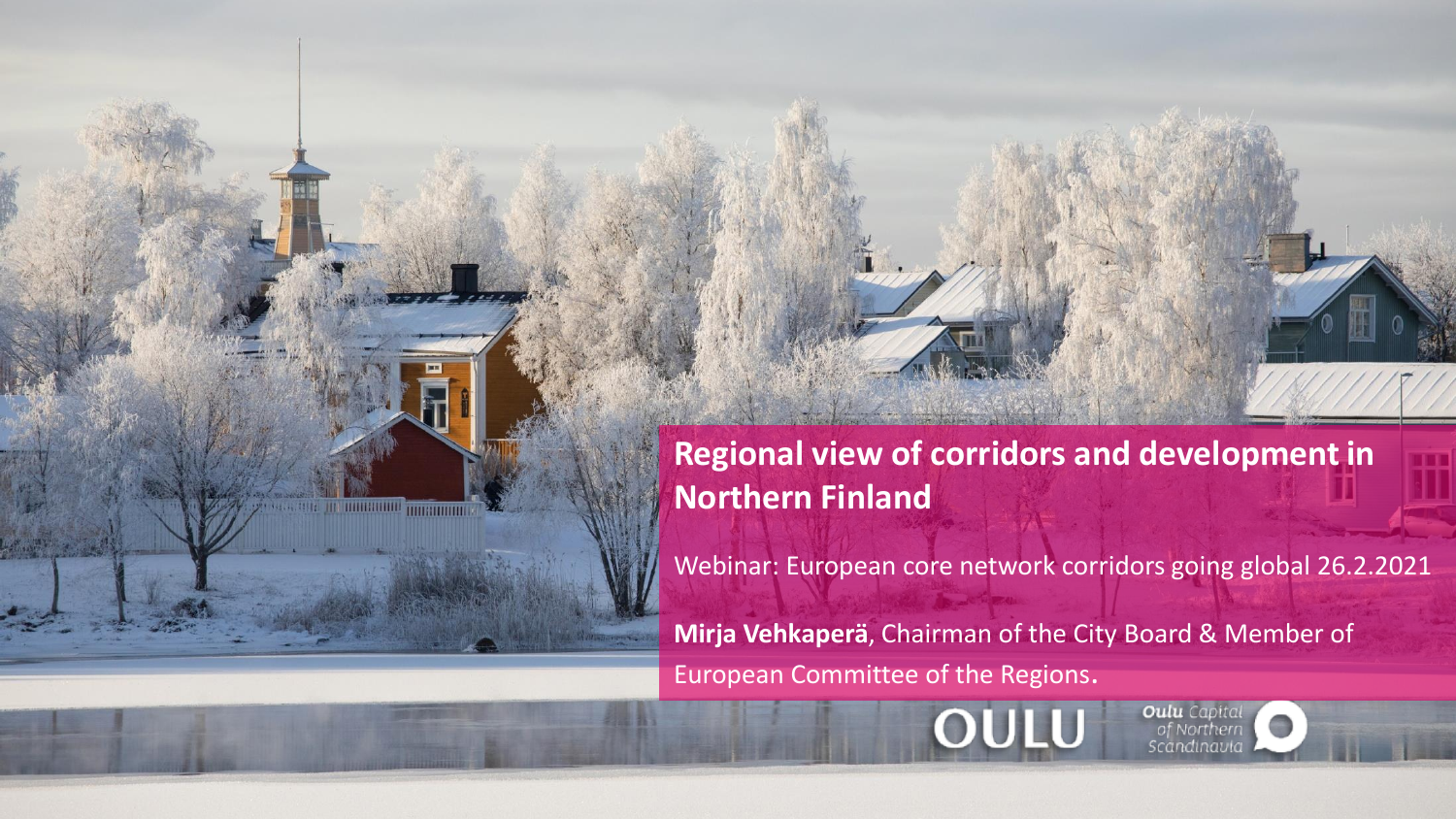# **Oulu is an active member of the Bothnian Arc -community**



**The Bothnian Arc -association integrates political and technical representatives of local authorities within the Bothnian Arc territory. Accessibility is a key-issue for Bothnian Arc.**

• The Bothnian Arc highly appreciates the EC decision to enlarge the TEN-T core network around the Gulf of Bothnia.

### **Trans-European transport network (TEN-T) - revised guidelines Proposal from Oulu region:**

- New Core Port Oulu
- New Core Airport Oulu
- New Urban Node Oulu

### **Ongoing Interreg North- projects for business development**

- EXPORT COOPERATION SWEDEN-FINLAND (ExportCo)
- DIGITALIZATION AS A DRIVING FORCE IN THE AEC-INDUSTRY (Digi-AEC)

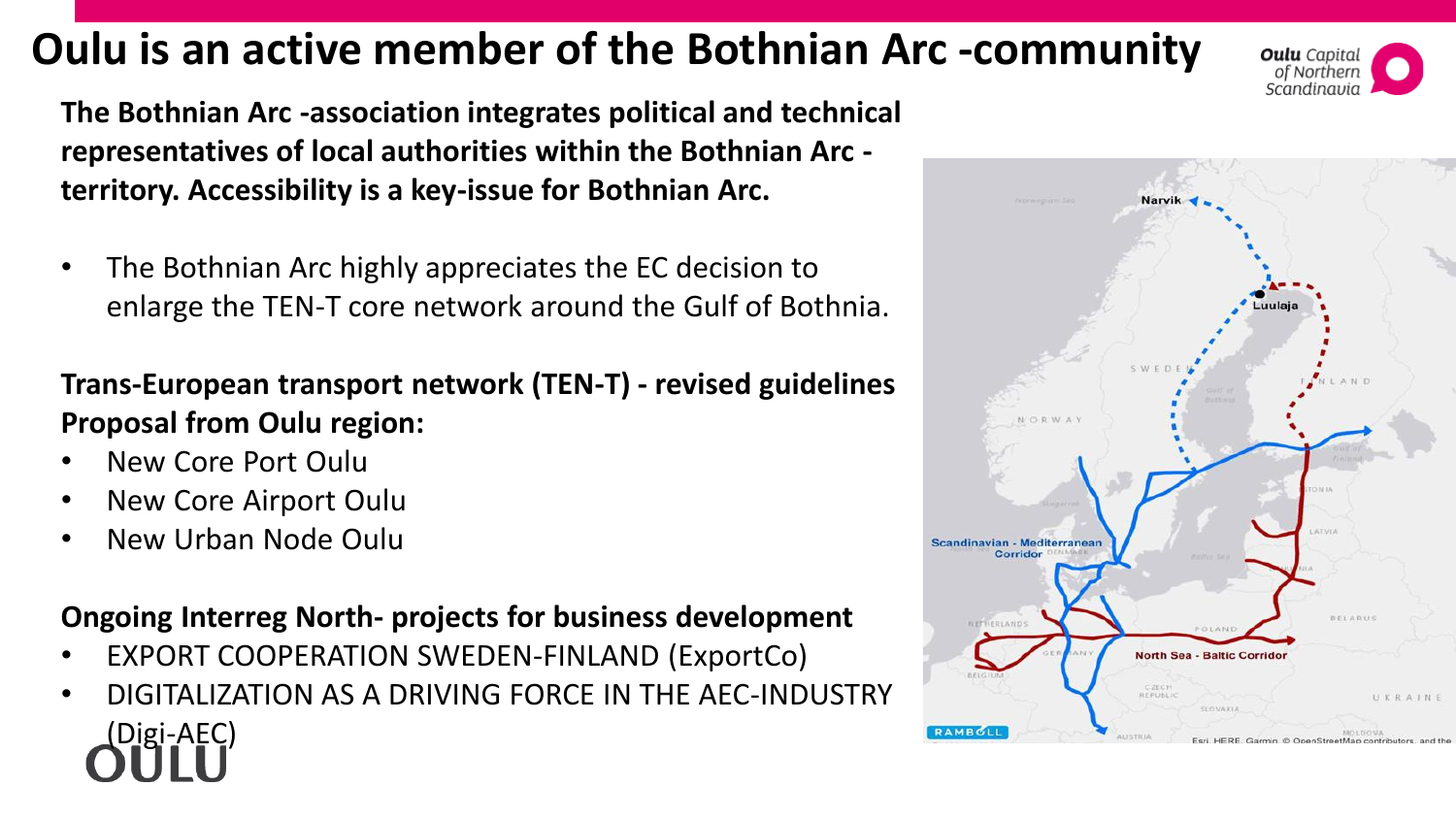#### **Oulu** Capital of Northern<br>Scandinavia **Transport connections and accessibility are an integral part of the region's competitiveness and development**

## **There is a big need for logistics investments in Northern Finland**

- 70% of all Finlands natural and especially export-oriented largescale industry investments are made in Northern Finland.
- Incoming investments value is over 14 billion euros.
- Northern Finlands export value is 6.5 billion euros and import value is 4 billion euros. OUHU